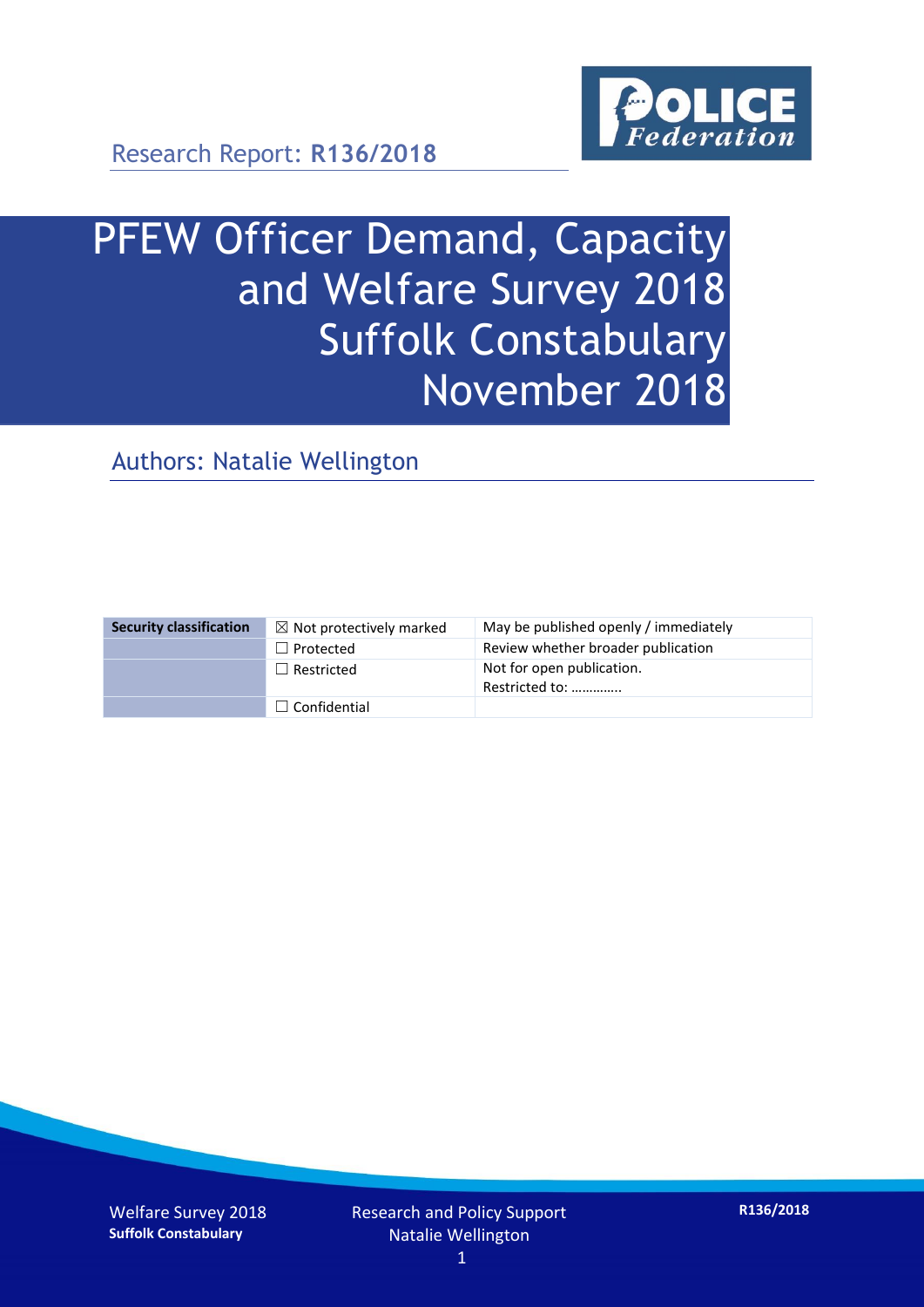### **FOREWORD**

#### **INTRODUCTION**

Over the last decade, the impact of reducing policing budgets on officer numbers has been considerable, with a 15% fall in officer numbers over a seven year period from a high of 142,056 in 2009 to 121,010 in March 2018. $^{\mathrm{i}}$  Evidence from a focus group study conducted by the PFEW<sup>ii</sup> highlighted that these reductions may be having a negative effect on officers individual wellbeing. It was within this context that the Police Federation of England and Wales (PFEW) began a biennial Demand, Capacity and Welfare Survey. The 2018 PFEW Officer Demand, Capacity and Welfare Survey is the second iteration of the survey.

This report provides a summary of responses to key questions from the 2018 PFEW Officer Demand, Capacity and Welfare Survey from respondents in Suffolk Constabulary.

Where appropriate, details of average responses from last year, or the police service as a whole, are also presented. However, differences across these figures have not been tested to assess whether they are statistically significant<sup>1</sup>; therefore any and all differences reported are for guidance only and must be treated with caution.

Force rankings have not been included, because not all differences are statistically significant. In addition, forces with fewer than 100 respondents were not provided with a force level report as their sample size was too small to be representative of the force as a whole and may have enabled identification of individuals based on their demographics.

Please be aware that the total number of responses for each item may vary slightly as not all items were answered by all respondents, and all percentages are rounded to the nearest whole number. In addition, the actual differences between any and all groups may be quite small and these details should be considered when interpreting the data.

 $<sup>1</sup>$  As all the data are derived from samples of the population, rather than the whole population, percentage figures calculated are strictly</sup> speaking estimates, rather than exact measures. This means that every figure has a margin of error associated with it. Hence a very small percentage difference year on year may be due to sampling, rather than to actual changes.

Welfare Survey 2018 **Suffolk Constabulary**

-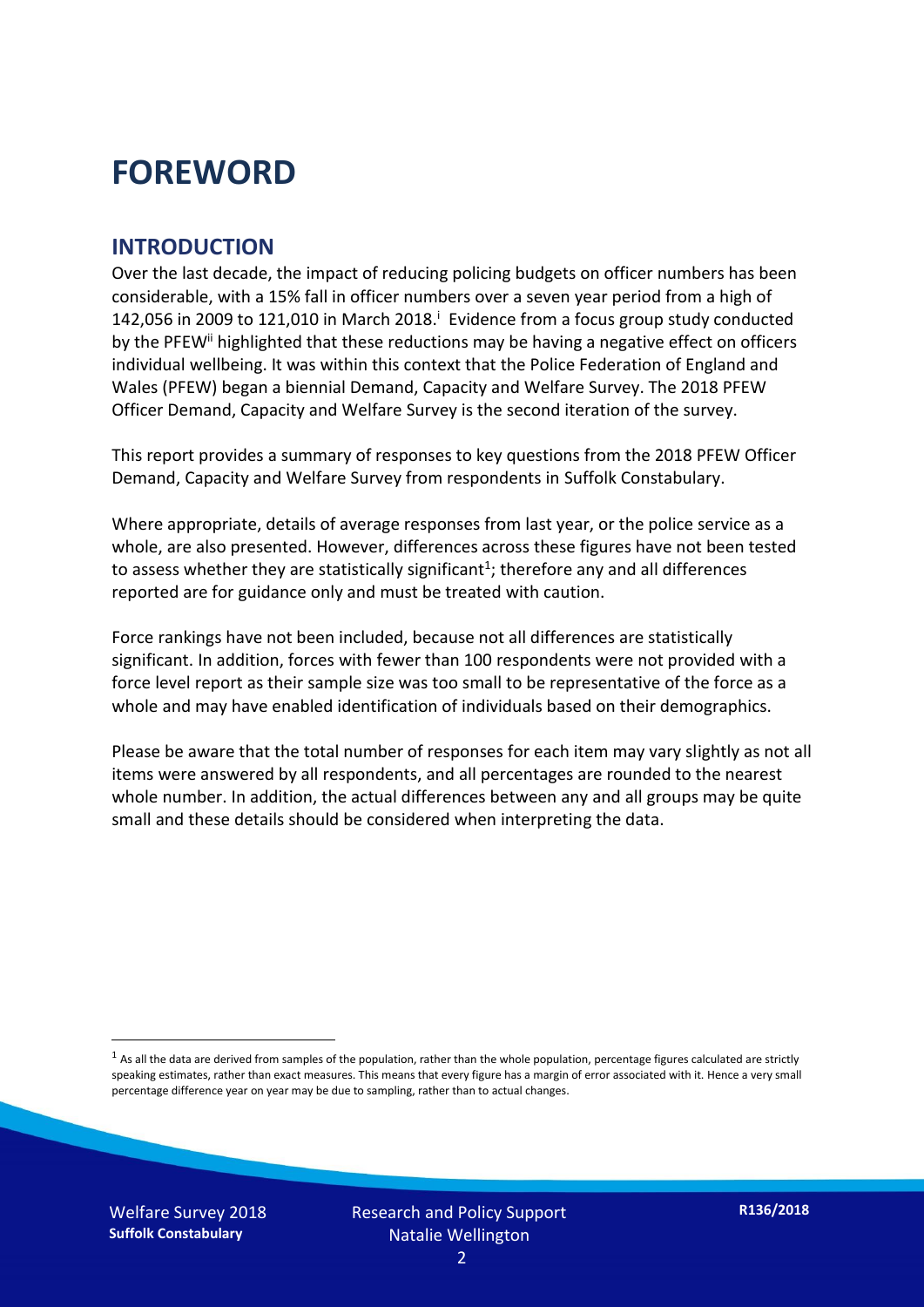#### **RESPONSE RATES AND DEMOGRAPHICS**

Survey responses were gathered over a six-week period between August and September 2018. All officers of the federated ranks in England and Wales were eligible to participate.

Analyses were conducted on a sample of 18,100 responses drawn from all 43 forces across England and Wales.<sup>2</sup> The national response rate for the 2018 survey was 15%.

Overall 4% of respondents (n=788) to the survey declined to state which force they belonged to. These responses have been included within the national data but are excluded from force-level analyses.

205 responses were received from Suffolk Constabulary, representing a response rate of around 19%. <sup>3</sup> The margin of error for this report has been calculated using the size of the sample and the population. At a 95% confidence level, this force report has a 6% margin of error. If the margin of error is less than 5%, it can be considered to be within the normal bounds of academic rigor.<sup>4</sup> If this threshold has not been met, the results from this report must be interpreted with caution.

72% of responses from Suffolk Constabulary were received from male officers and 23% of responses were from female officers. The other 5% preferred not to say or identified in another way. In regards to rank, 81% of respondents from Suffolk Constabulary were Constables, 14% were Sergeants, 5% were Inspectors, and 0% were Chief Inspectors. 3% of responses from Suffolk Constabulary were received from Black and Minority Ethnic (BME) officers.

-

 $2$  Data were removed where the respondent indicated they were not currently a police officer or they gave implausible answers – for full exclusion criteria, please see the full report.

<sup>3</sup> Based on March 2018 Home Office figures of officer headcount, for full details please see item ii in the reference section.

<sup>4</sup> The generally accepted academic standards is a 95% confidence level with a 5% (or less) margin of error.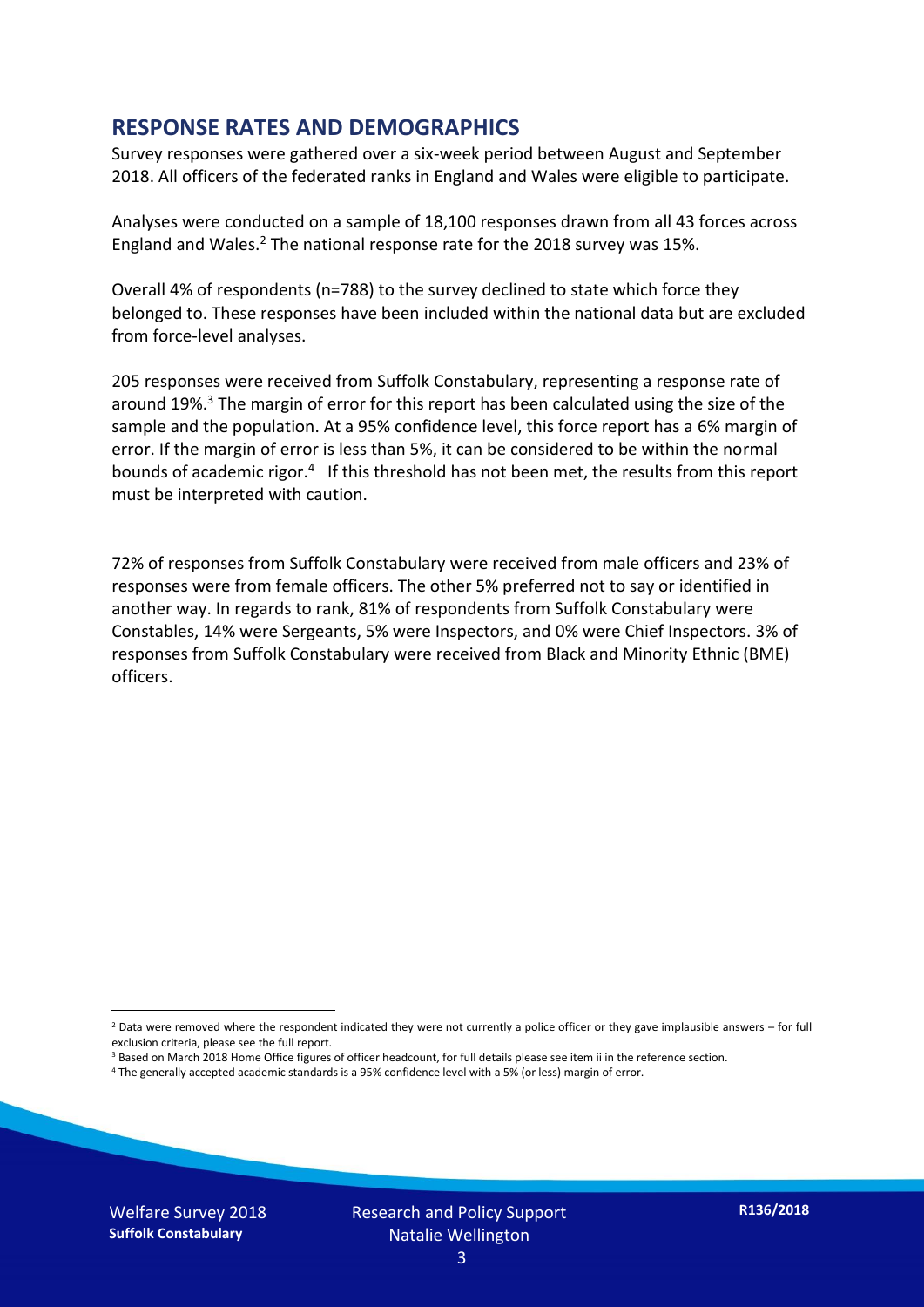### **INFOGRAPHIC**



#### **Who responded?**

**205** responses were received from Suffolk Constabulary, representing a **19%** response rate



Welfare Survey 2018 **Suffolk Constabulary**

Research and Policy Support Natalie Wellington 4

**R136/2018**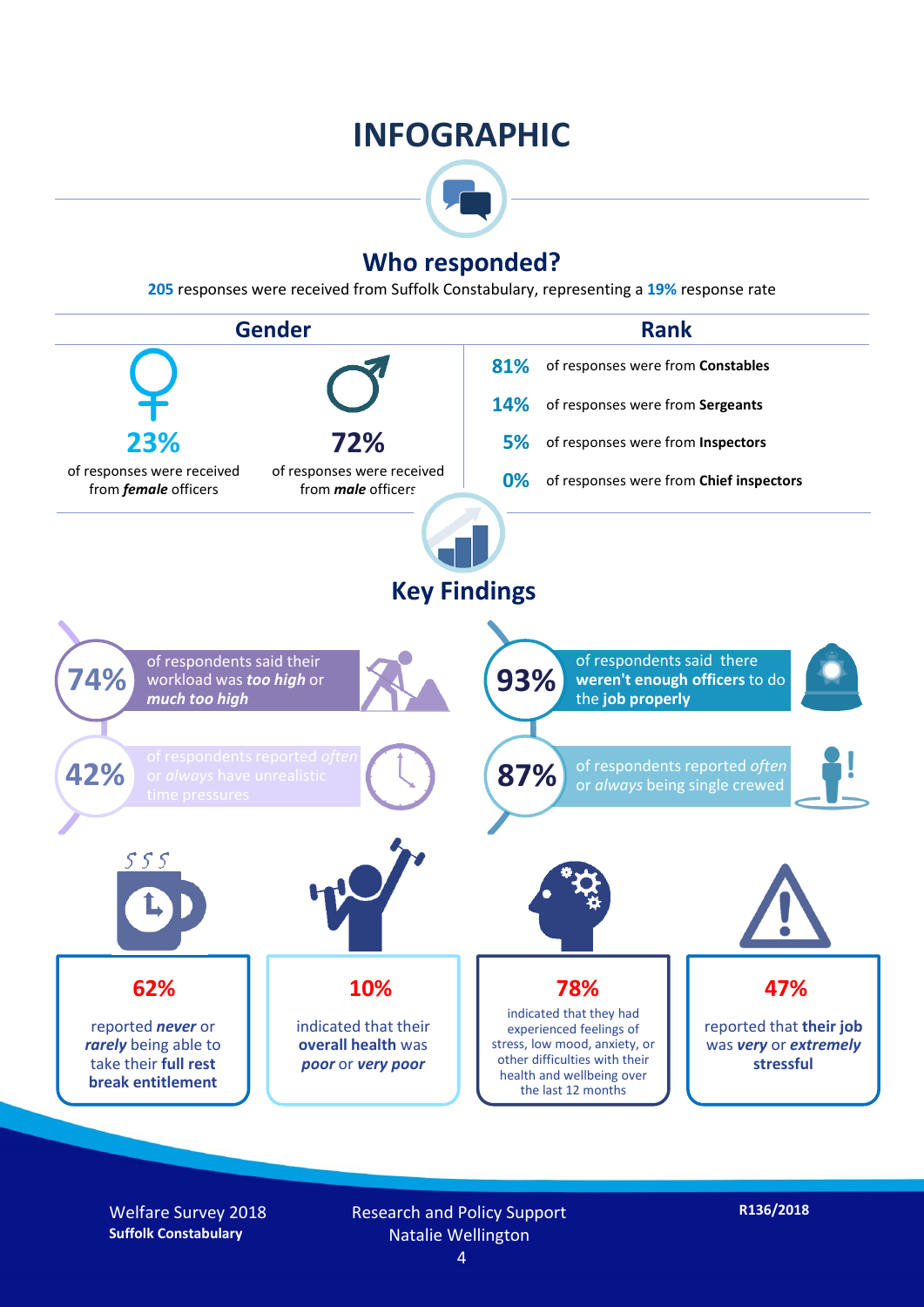### **Executive Summary**

- **205** responses were received from Suffolk Constabulary, representing a response rate of around **19%**.
- The average (mean) rating for overall Job satisfaction for respondents from Suffolk Constabulary was **4/10.**
- Frequent single crewing (often or always) was reported by **87%** of respondents from Suffolk Constabulary.
- **62%** of respondents from Suffolk Constabulary reported *never* or *rarely* being able to take their **full rest break entitlement***; higher than* the proportion in 2016.
- **74%** of respondents from Suffolk Constabulary said their **workload** was *too high* or *much too high; higher than* the proportion in 2016.
- **42%** of respondents from Suffolk Constabulary reported *often* or *always* **having unrealistic time pressures***; higher than* the proportion in 2016.
- **93%** of respondents from Suffolk Constabulary said there **weren't enough officers to do the job properly***; higher than* the proportion in 2016.
- **5%** said that they had **enough time engage in proactive policing** in their team/unit*; lower than* the proportion in 2016.
- **10%** of respondents from Suffolk Constabulary indicated that their **overall health** was *poor* or *very poor.*
- **78%** of respondents from Suffolk Constabulary indicated that they had **experienced feelings of stress, low mood, anxiety, or other difficulties with their health and wellbeing** over the last 12 months.
- **47%** of respondents from Suffolk Constabulary reported that their job was *very* or *extremely* **stressful***; higher than* the proportion in 2016.
- **19%** of Suffolk Constabulary respondents reported that they had suffered **one or more injuries** that required medical attention as a result of **work-related violence** in the last year.
- **14%** of Suffolk Constabulary respondents reported that they had suffered **one or more injuries** that required medical attention as a result of **work-related accidents**  in the last year.
- **35%** of respondents from Suffolk Constabulary felt that someone would be **treated differently (in a negative way)** if they disclosed difficulties with their mental health and wellbeing; *lower than* the proportion in 2016.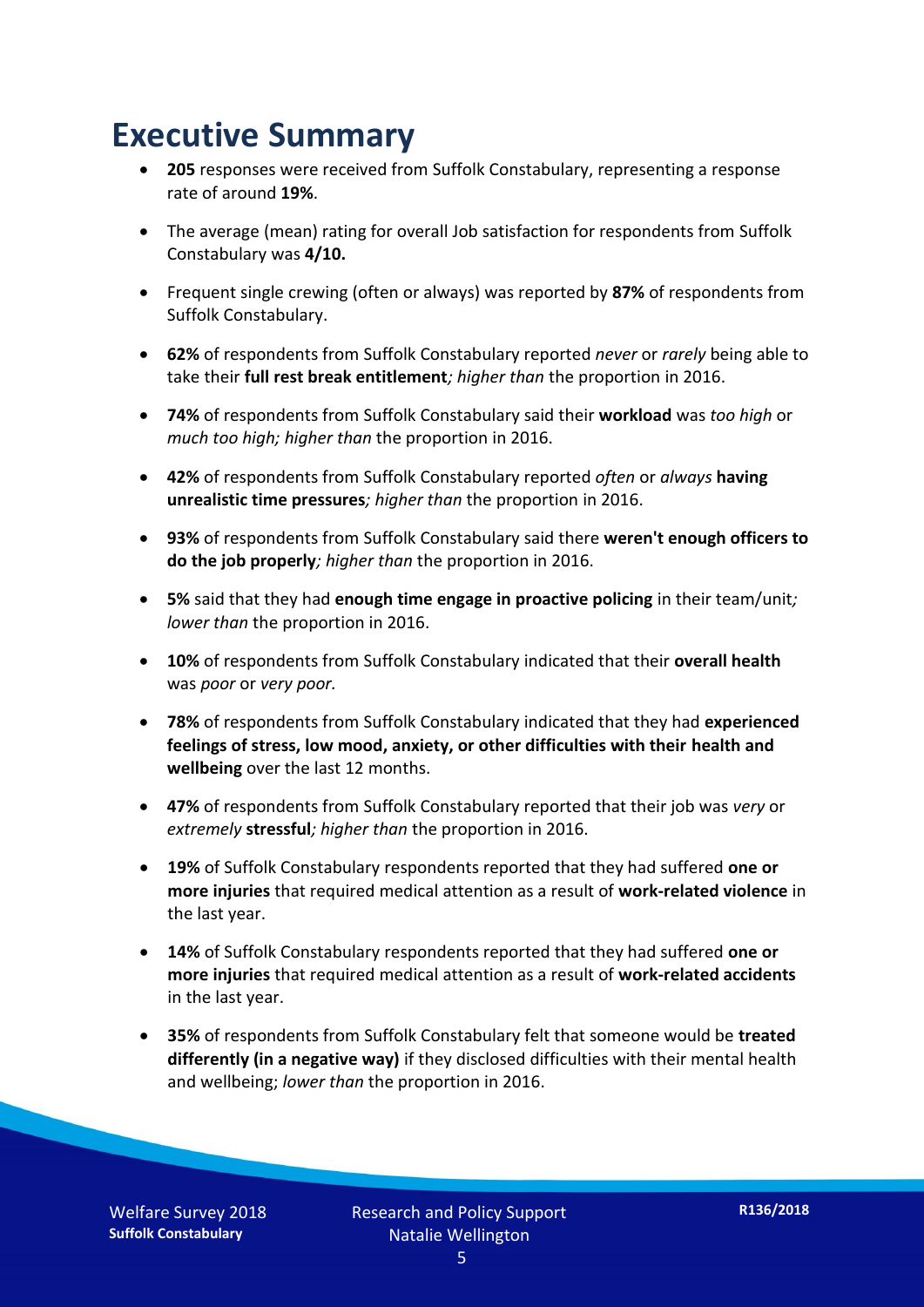## **1. WORKING ARRANGEMENTS**

#### **1.1. OVERALL JOB SATISFACTION**

Respondents were asked to rate their overall job satisfaction between 0 and 10, where 0 was 'not at all satisfied' and 10 was 'completely satisfied.'

The average (mean) rating for overall job satisfaction for respondents from Suffolk Constabulary was 4/10 (range 0-9), with 38% of respondents reporting an overall job satisfaction rating of 2 or less.

This can be compared to the National average of 4/10, and 32% of respondents reported an overall job satisfaction rating of 2 or less.

#### **1.2. SHIFTS**

1% of respondents from Suffolk Constabulary reported that their formal shift duration was more than the 8-10 hours advised by the Health and Safety Executive<sup>iii</sup> and the Police Negotiating Board,<sup>iv</sup> and 0% of respondents indicated a shift length of 12 hours or more.

7% of the national sample indicated that their formal shift duration was more than 8-10 hours, and 5% indicated a shift length of 12 hours or more.

#### **1.3. SINGLE CREWING**

Among respondents from Suffolk Constabulary, for whom this item was applicable, 87% reported being single crewed either *often* or *always* over the previous 12 month period. This can be compared with 75% of respondents from the national sample.

#### **1.4. BREAKS, REST DAYS AND ANNUAL LEAVE**

62% of respondents from Suffolk Constabulary reported *never* or *rarely being* able to take their full rest break entitlement, and 73% reported having had two or more rest days cancelled in the previous 12 month period. In addition, 30% of respondents from Suffolk Constabulary told us that they have not been able to take their full annual leave entitlement in the previous 12 month period.

Historical comparison for items relating to breaks, rest days and annual leave for **Suffolk Constabulary**, are provided in Table 1.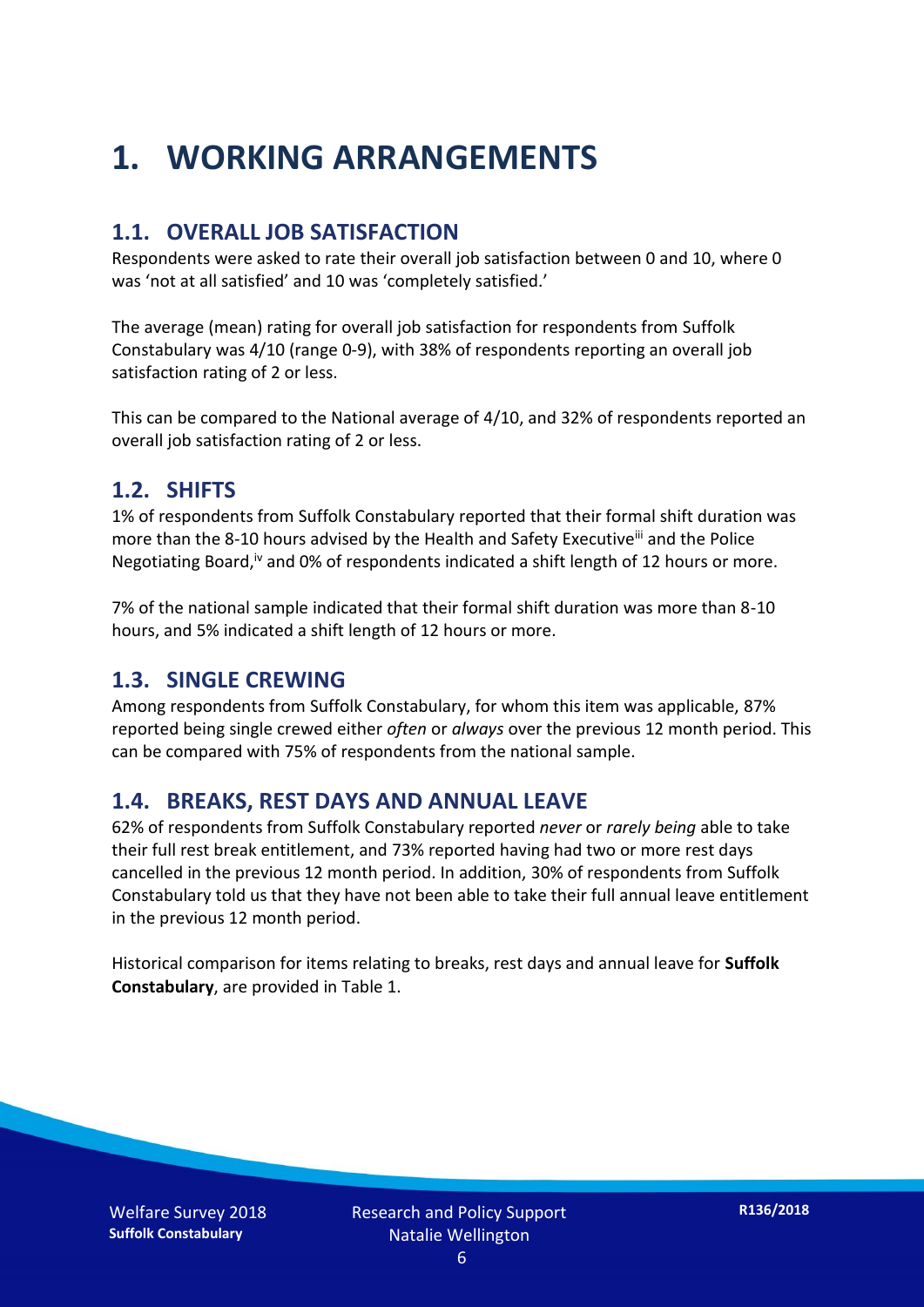| Table 1: Force level figures for breaks, rest days and<br>annual leave     | 2016 | 2018 |
|----------------------------------------------------------------------------|------|------|
| Reported being never or rarely able to take full rest<br>break entitlement | 49%  | 62%  |
| Reported having 2 or more rest days cancelled in the<br>previous 12 months | 71%  | 73%  |
| Reported being unable to take their full annual leave<br>entitlement       | 37%  | 30%  |

Historical comparisons for items relating to breaks, rest days and annual leave for the **police service as a whole**, are provided in the table below.

| Table 2: National figures for breaks, rest days and<br>annual leave        | 2016 | 2018 |
|----------------------------------------------------------------------------|------|------|
| Reported being never or rarely able to take full rest<br>break entitlement | 53%  | 52%  |
| Reported having 2 or more rest days cancelled in the<br>previous 12 months | 76%  | 67%  |
| Reported being unable to take their full annual leave<br>entitlement       | 33%  | 31%  |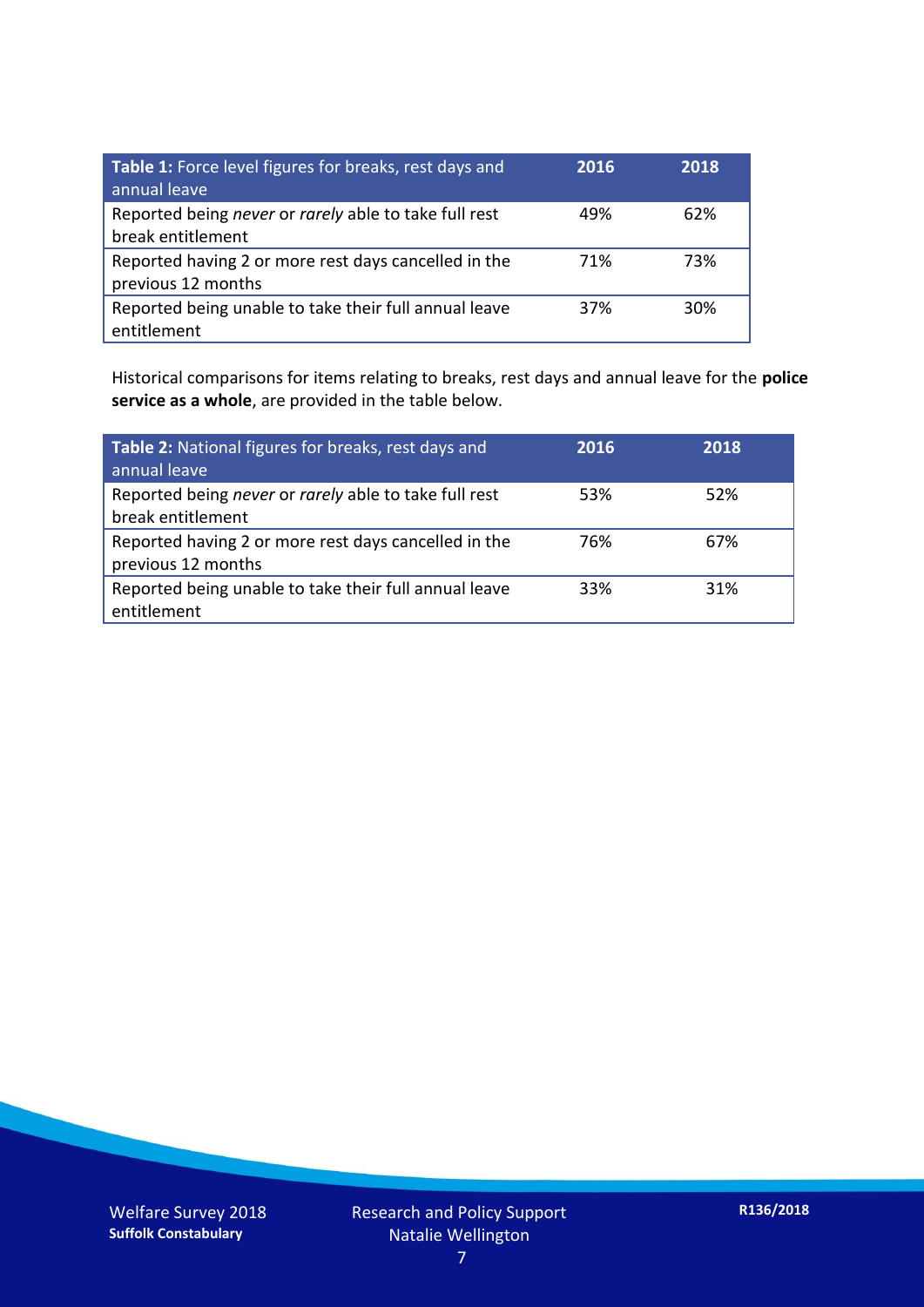### **2. DEMAND**

#### **2.1. WORKLOAD**

74% of respondents from Suffolk Constabulary told us that their workload is currently *too high*, or *much too high* – *higher than* the proportion from the national sample (72%) and *higher than* the proportion reported by Suffolk Constabulary in the 2016 Demand, Capacity and Welfare Survey.

#### **2.2. HSE MANAGEMENT STANDARDS**

The UK Health and Safety Executive published the Management Standards Indicator Tool (MSIT) to assist organisations in the assessment of workers exposure to dimensions of the psychosocial work environment that, if not properly managed, can lead to harm to health.<sup>v</sup> The 25-item version of the MSIT<sup>vi</sup> contains four items that measure job demands, which were included as part of the Demand, Capacity and Welfare Survey.

43% of respondents from Suffolk Constabulary told us that they *often* or *always* have unachievable deadlines, and 57% that they *often* or *always* have to neglect some tasks because they have too much to do.

Historical comparisons for the MSIT job demand items for **Suffolk Constabulary** are provided in the table below.

| Table 3: Force level figures for HSE MSIT job demands | 2016 | 2018 |
|-------------------------------------------------------|------|------|
| Often or always have unrealistic time pressures       | 31%  | 42%  |
| Often or always pressured to work long hours          | 20%  | 28%  |
| Often or always have to neglect some tasks because    | 42%  | 57%  |
| they have too much to do                              |      |      |
| Often or always have unachievable deadlines           | 28%  | 43%  |

Historical comparison for the MSIT job demand items for the **police service as a whole**, are provided in the table below.

| Table 4: National figures for HSE MSIT job demands | 2016 | 2018 |
|----------------------------------------------------|------|------|
| Often or always have unrealistic time pressures    | 35%  | 40%  |
| Often or always pressured to work long hours       | 26%  | 29%  |
| Often or always have to neglect some tasks because | 43%  | 54%  |
| they have too much to do                           |      |      |
| Often or always have unachievable deadlines        | 29%  | 38%  |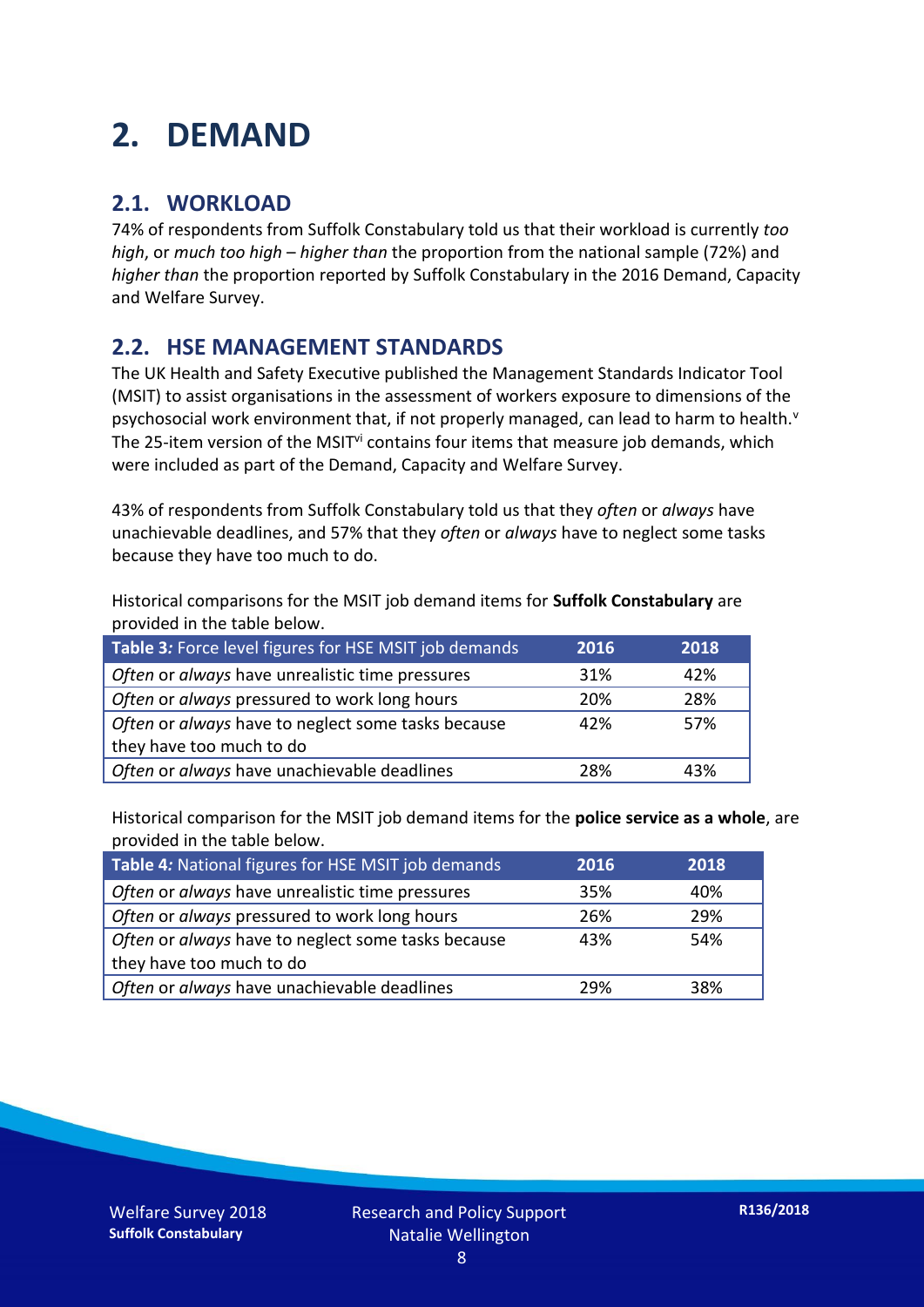#### **2.3. AMOUNT AND PACE OF WORK**

82% of respondents from Suffolk Constabulary *disagreed* or *strongly disagreed* that they were able to meet all of the conflicting demands on their time, whilst 5% *agreed* or *strongly agreed* that they had enough time engage in proactive policing in their team/unit. The proportion of officers from Suffolk Constabulary reporting to have enough time to engage in proactive policing is *lower than* the proportion in 2016.

Across the police service as a whole, 74% of respondents *disagreed* or *strongly disagreed* that they were able to meet all of the conflicting demands on their time and 90% *disagreed* or *strongly disagreed* that there are enough officers to manage all the demands made on their team/unit.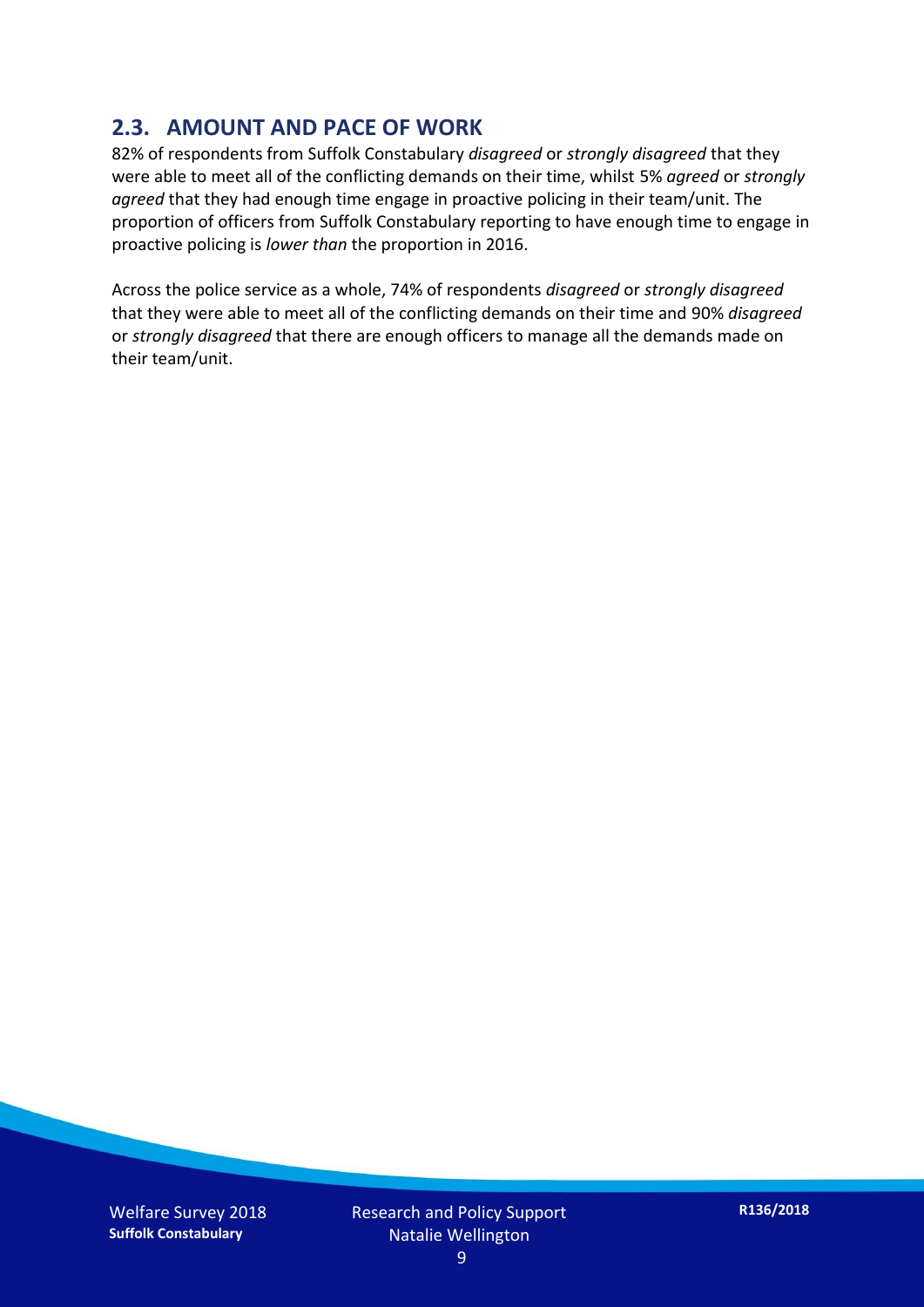## **3. CAPACITY**

#### **3.1. MINIMUM OFFICER STAFFING**

71% of respondents from Suffolk Constabulary indicated that their team or unit had a minimum officer staffing level.

Among respondents whose team or unit had a minimum officer staffing level, 26% indicated that this level was *never* or *rarely* achieved. This can be compared to 2016 where 27% of respondents from Suffolk Constabulary indicated that the minimum officer staffing level was *never* or *rarely* achieved.

#### **3.2. OFFICER STAFFING ARRANGEMENTS**

84% of respondents *disagreed* or *strongly disagreed* that the way officer staffing levels are determined in their team/unit seems to be effective; *higher than* the proportion reported in 2016.

Historical comparisons of two key items relating to capacity to deal with demand for **Suffolk Constabulary** are provided in the table below.

| Table 5: Force level figures for key items relating to capacity                                                     |                                                      |      |  |
|---------------------------------------------------------------------------------------------------------------------|------------------------------------------------------|------|--|
| <b>Statements</b>                                                                                                   | % of respondents who<br>disagreed with the statement |      |  |
|                                                                                                                     | 2016                                                 | 2018 |  |
| There are enough officers in my team/unit for me to do<br>my job properly                                           | 83%                                                  | 93%  |  |
| In my experience, we generally have enough officers to<br>manage all the demands being made on us as a<br>team/unit | 89%                                                  | 98%  |  |

Historical comparisons of the same items for the **police service as a whole** are provided in the table below.

| Table 6: National figures for key items relating to capacity                                                        |                                                      |      |  |  |
|---------------------------------------------------------------------------------------------------------------------|------------------------------------------------------|------|--|--|
| <b>Statements</b>                                                                                                   | % of respondents who<br>disagreed with the statement |      |  |  |
|                                                                                                                     | 2016                                                 | 2018 |  |  |
| There are enough officers in my team/unit for me to do<br>my job properly                                           | 78%                                                  | 83%  |  |  |
| In my experience, we generally have enough officers to<br>manage all the demands being made on us as a<br>team/unit | 85%                                                  | 90%  |  |  |

Welfare Survey 2018 **Suffolk Constabulary**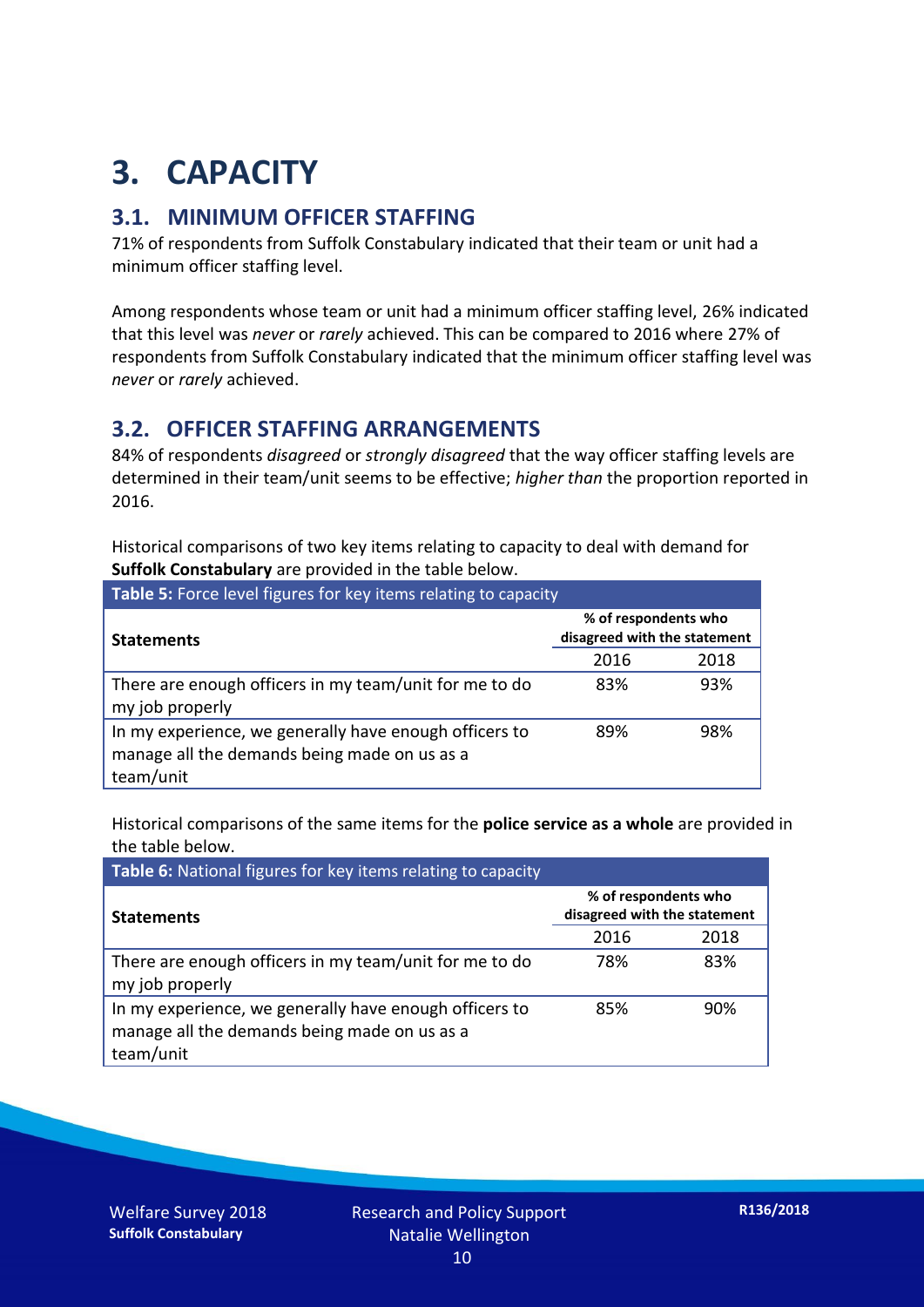## **4. HEALTH AND WELLBEING**

#### **4.1. OVERALL LIFE SATISFACTION**

Respondents were asked to rate their overall life satisfaction between 0 and 10, where 0 was 'not at all satisfied' and 10 was 'completely satisfied.'

The average (mean) rating for overall life satisfaction for respondents from Suffolk Constabulary was 6/10 (range 0-10). 15% of respondents reported life satisfaction rating of 2 or less.

These results can be compared to the National average of 6/10, with 15% of respondents reporting an overall life satisfaction rating of 2 or less.

#### **4.2. OVERALL PHYSICAL HEALTH**

Participants were asked to rate their overal health on a scale from *very good* to *very poor*. An historical comparison for both national and local figures for this item are below.

| Table 7: Self-rated overall physical health |                       | 2016 | 2018 |
|---------------------------------------------|-----------------------|------|------|
|                                             | Very poor             | 1%   | 3%   |
|                                             | Poor                  | 14%  | 6%   |
| <b>Force level figures</b>                  | Neither good nor poor | 15%  | 12%  |
|                                             | Good                  | 53%  | 54%  |
|                                             | Very good             | 17%  | 24%  |
| <b>National figures</b>                     | Very poor             | 1%   | 1%   |
|                                             | Poor                  | 11%  | 6%   |
|                                             | Neither good nor poor | 23%  | 17%  |
|                                             | Good                  | 53%  | 54%  |
|                                             | Very good             | 13%  | 23%  |

#### **4.3. SINGLE ITEM INDICATOR OF STRESS**

Work related stress was measured using a single-item measure. 47% of respondents from Suffolk Constabulary presented with a non-diagnostic case of work-related stress.<sup>vii</sup>

This is *higher than* the proportion reported in the 2016 iteration of this survey and *higher than* the proportion reported in this year's national results.

Stress outside of work was assessed using an adaptation of the work-related stress measure. 10% of respondents from Suffolk Constabulary presented with a non-diagnostic case of stress outside of work.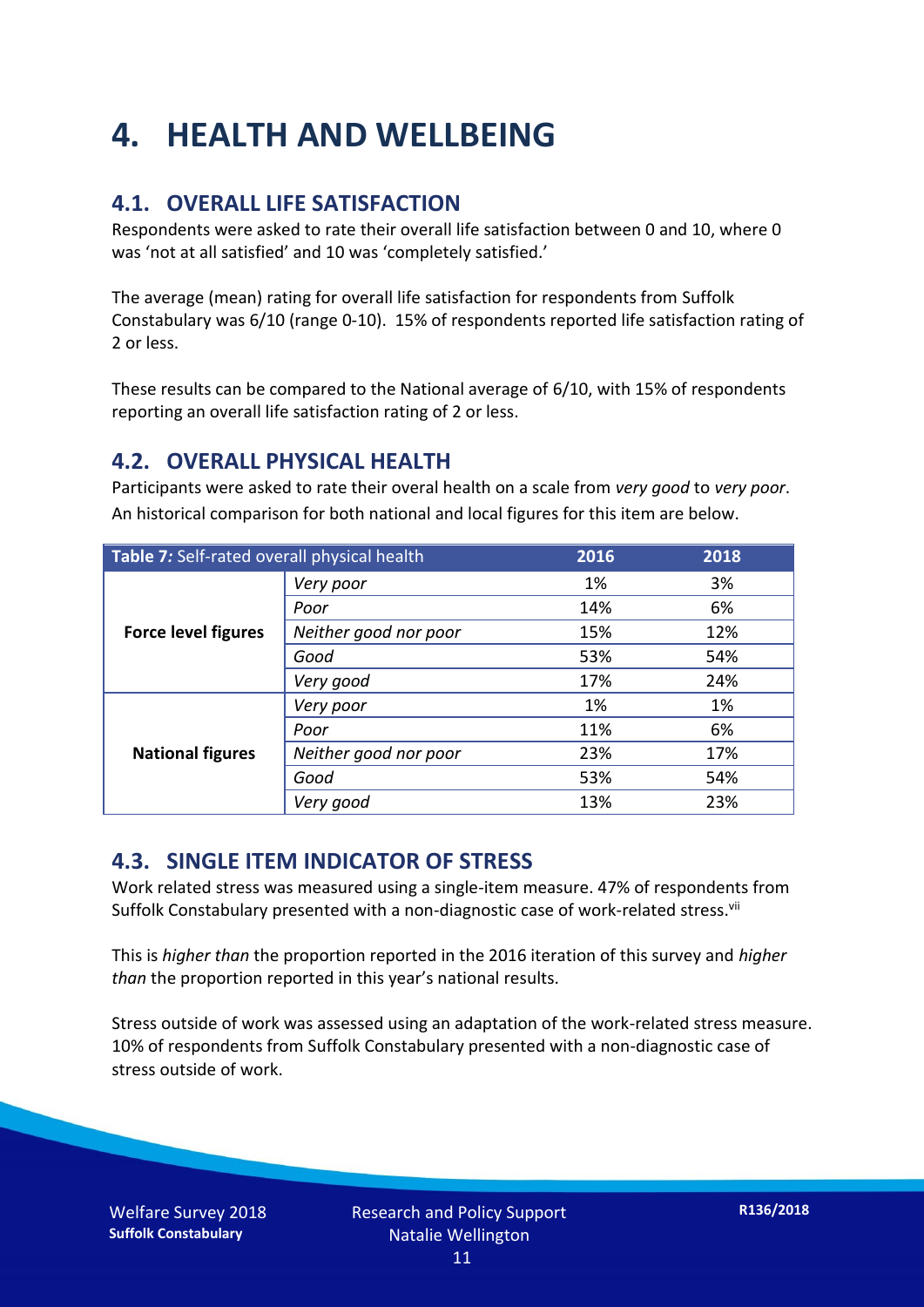#### **4.4. SINGLE ITEM INDICATOR FOR MENTAL HEALTH**

A top-level broad overview of mental wellbeing was established using an item that asked respondents to indicate whether they had experienced feelings of stress, low mood, anxiety, or other difficulties with their health and wellbeing over the last 12 months.

78% of respondents from Suffolk Constabulary indicated that they had experienced feelings of stress, low mood, anxiety, or other difficulties with their health and wellbeing over the last 12 months; with 97% also indicating that these feelings were caused, or made worse by work.

#### **4.5. MENTAL WELLBEING**

Mental wellbeing can be broadly conceptualized as having two dimensions. The first concerns positive affect (i.e. pleasurable aspects of wellbeing such as feelings of optimism, cheerfulness, and relaxation). The second concerns psychological functioning (i.e. such as clear thinking, self-acceptance, personal development, competence, and autonomy).

To investigate mental wellbeing in more detail the two-dimensional structure of mental wellbeing described above was assessed using the short Warwick-Edinburgh Mental Wellbeing Scale (SWEMWBS). viii The scale asks individuals to rate their experience during the last two weeks for seven positively framed statements.

SWEMWBS findings for **Suffolk Constabulary** are presented in the table below alongside those for national sample for 2016 and 2018.

**Table 8**: % of respondents that reported experiencing the following positive aspects of wellbeing *rarely* or *none of the time* over the previous 2 weeks

| <b>SWEMWBS item</b>                           | <b>National figures</b> |      | <b>Force level figures</b> |      |
|-----------------------------------------------|-------------------------|------|----------------------------|------|
|                                               | 2016                    | 2018 | 2016                       | 2018 |
| I've been feeling optimistic about the future | 62%                     | 36%  | 62%                        | 40%  |
| I've been feeling useful                      | 28%                     | 25%  | 26%                        | 24%  |
| I've been feeling relaxed                     | 60%                     | 48%  | 62%                        | 48%  |
| I've been dealing with problems well          | 20%                     | 19%  | 15%                        | 16%  |
| I've been thinking clearly                    | 16%                     | 16%  | 13%                        | 13%  |
| I've been feeling close to other people       | 34%                     | 28%  | 34%                        | 30%  |
| I've been able to make up my own mind         | 13%                     | 10%  | 12%                        | 8%   |
| about things                                  |                         |      |                            |      |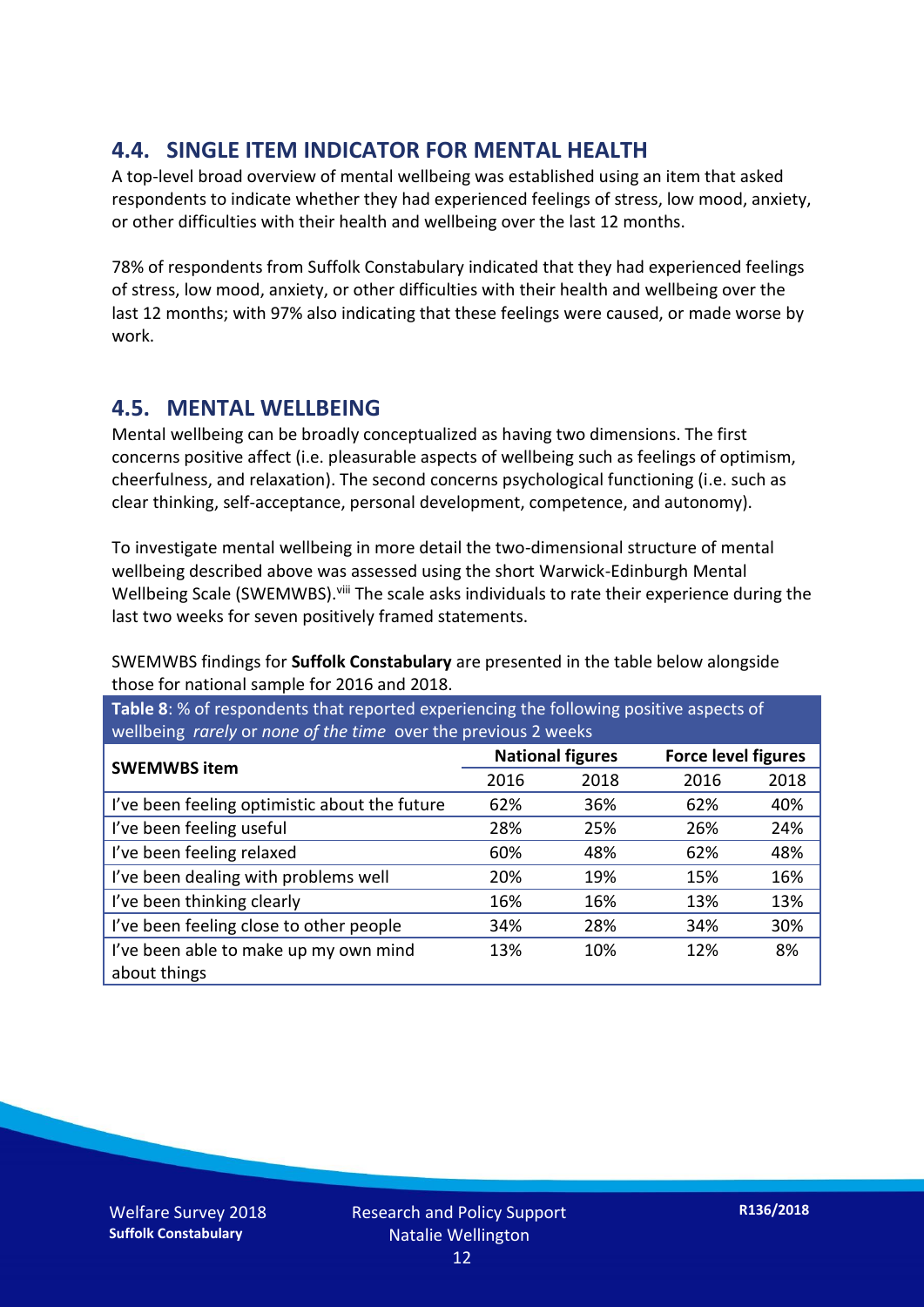#### **4.6. HELP SEEKING**

A question was applied to identify those who had ever **sought help** for feelings of stress, low mood, anxiety, or any other difficulties with mental health and wellbeing. Examples of sources of help were provided including GP, occupational health department, psychologist, therapist, and counsellor.

46% of responses from Suffolk Constabulary had previously sought help for feelings of stress, low mood, anxiety or other difficulties with their mental health and wellbeing, 46% of which had done so within the last 12 months.

Welfare Survey 2018 **Suffolk Constabulary**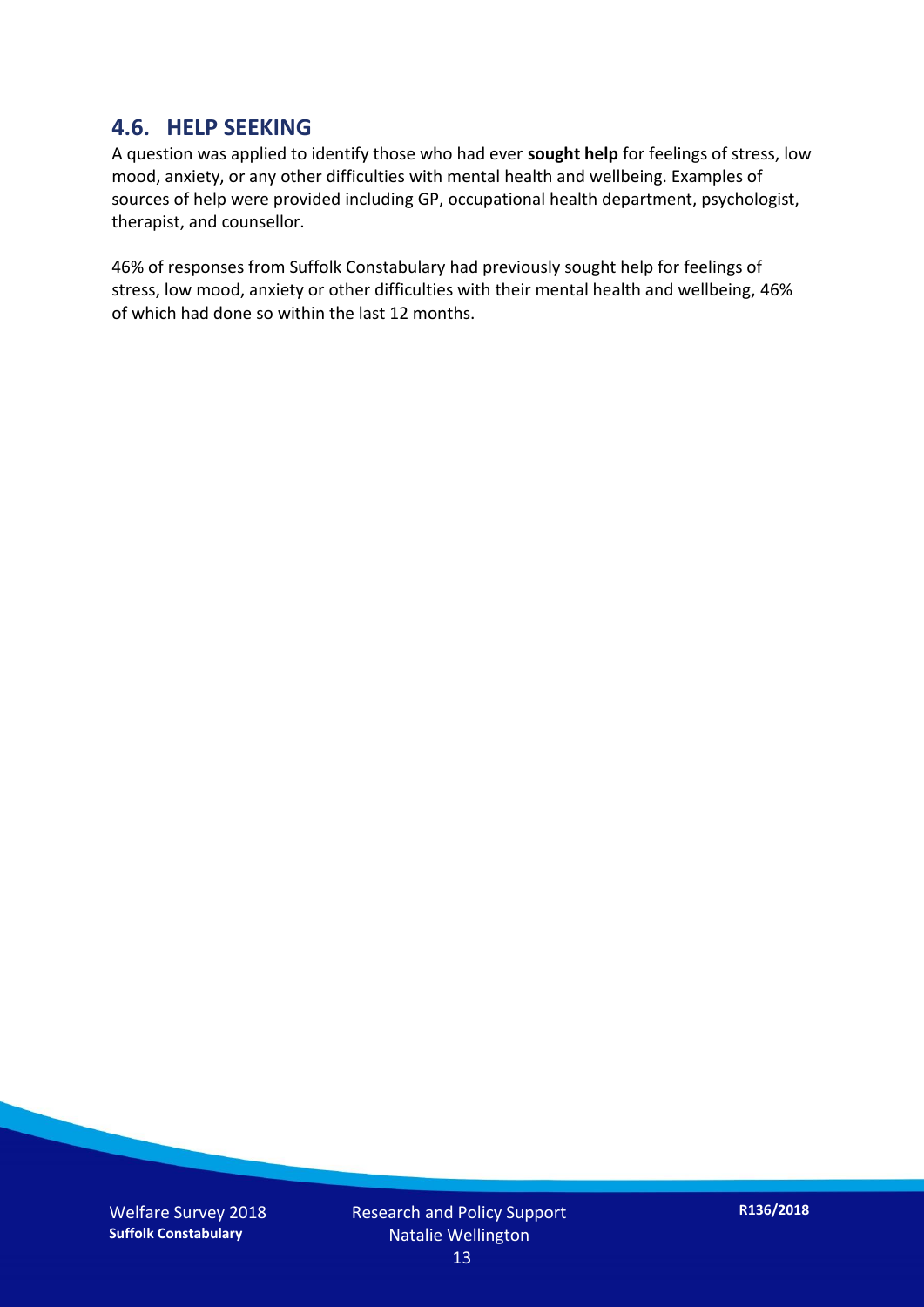### **5. ABSENCE BEHAVIOUR**

#### **5.1. ABSENCE**

63% of respondents from Suffolk Constabulary reported one or more days of sickness absence and 31% of respondents indicated that at least one day of their sickness absence was attributable to stress, depression, or anxiety.

The national proportion of respondents who had taken one or more days of sickness absence was 56% and 32% of respondents indicated that at least one day of their sickness absence was attributable to stress, depression, or anxiety.

#### **5.2. PRESENTEEISM AND LEAVEISM**

Presenteeism is the act of attending work while ill. This has been shown to be associated with subsequent health decline, particularly in relation to burnout,  $\alpha$  and can to lead to elevated absenteeism.<sup>x</sup> Moreover, evidence suggests that presenteeism can compound the effects of the initial illness and negatively influence job satisfaction, resulting in negative job attitudes and withdrawal from work.<sup>xi</sup>

Leaveism is a recently coined term to describe hidden sickness absence and work undertaken during rest periods, including using allocated time off such as annual leave entitlements to take time off when they are in fact unwell.

Findings for Suffolk Constabulary are presented in the graph below.





Welfare Survey 2018 **Suffolk Constabulary**

Research and Policy Support Natalie Wellington 14

**R136/2018**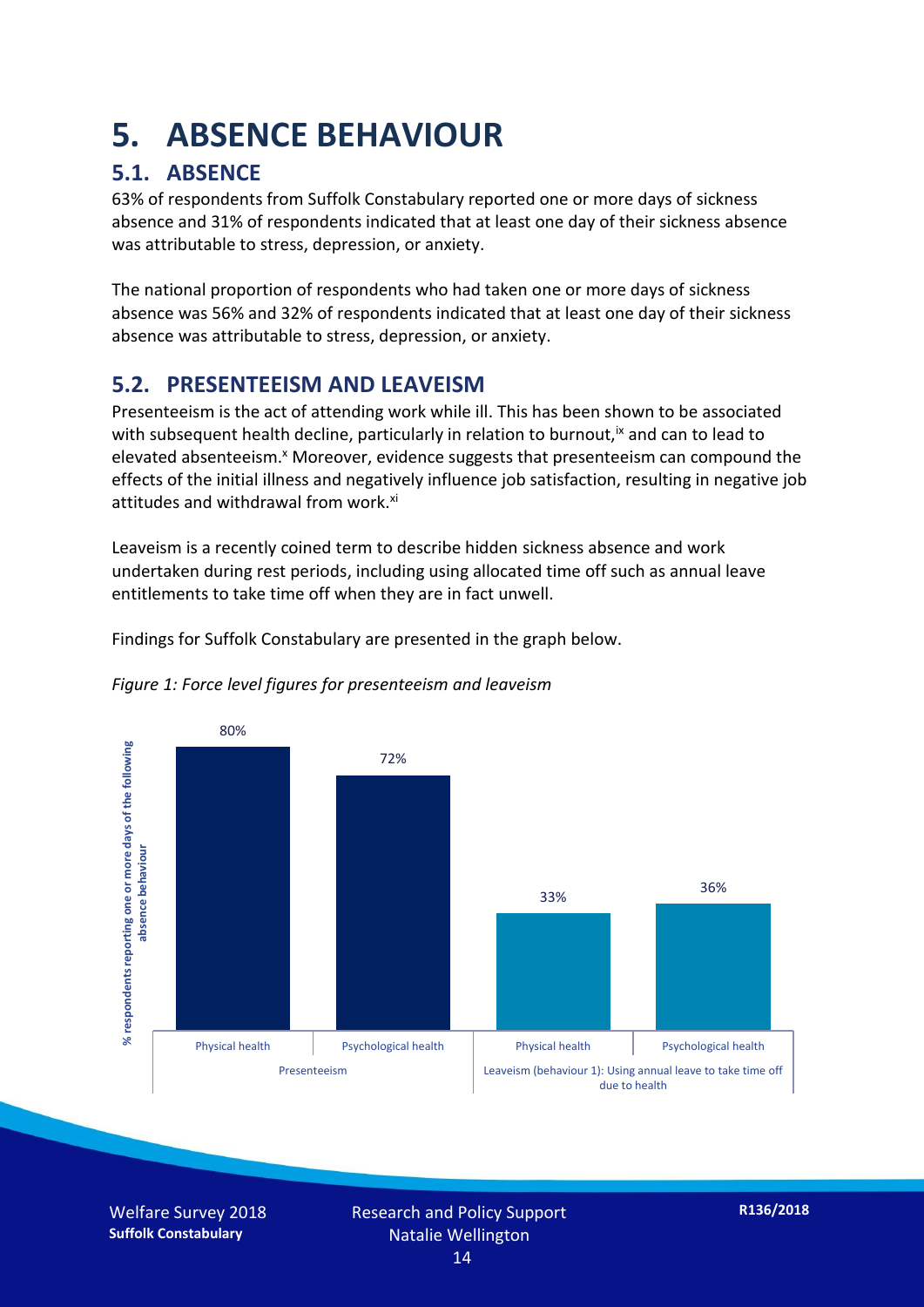### **6. Violence and physical injuries**

#### **6.1. VIOLENCE**

Verbal and physical violence was assessed using four questions regarding how often officers received verbal insults, verbal threats, unarmed physical attacks, and attacks with a weapon from members of the public over the previous 12 months. Findings are presented in the table below.

**Table 9:** Force level figures for frequency of verbal and physical violence from members of the public

| <b>Type of violent victimisation</b>               | % of respondents indicating frequency<br>of experience as at least once a week |      |  |
|----------------------------------------------------|--------------------------------------------------------------------------------|------|--|
|                                                    | 2016                                                                           | 2018 |  |
| Verbal insults (e.g., swearing, shouting, abuse)   | 37%                                                                            | 43%  |  |
| Verbal threats (e.g., threat of hitting, threat of | 15%                                                                            | 24%  |  |
| kicking)                                           |                                                                                |      |  |
| *Spitting assaults (i.e. being deliberately spat   |                                                                                | 2%   |  |
| upon)                                              |                                                                                |      |  |
| Unarmed physical attacks (e.g., struggling to      | 10%                                                                            | 18%  |  |
| get free, wrestling, hitting, kicking)             |                                                                                |      |  |
| Use of a deadly weapon (e.g., stick, bottle, axe,  | 1%                                                                             | 1%   |  |
| firearm)                                           |                                                                                |      |  |

\*Spitting assaults data was only available from 2018.

#### **6.2. INJURIES**

19% of Suffolk Constabulary respondents reported that they had suffered one or more injuries that required medical attention as a result of work-related **violence** in the last year – losing more than 76 days in sickness absence.

This is *higher than* the proportion reporting one or more injuries as a result of work-related **violence** than reported in the 2016 iteration of this survey and *lower than* the proportion compared to this year's national results.

14% of Suffolk Constabulary respondents also reported that they had suffered one or more injuries that required medical attention as a result of work-related **accidents** in the last year – losing more than 82 days in sickness absence.

This is *lower than* the proportion reporting one or more injuries as a result of work-related **accidents** in the 2016 iteration of this survey and *lower than* the proportion compared to this year's national results.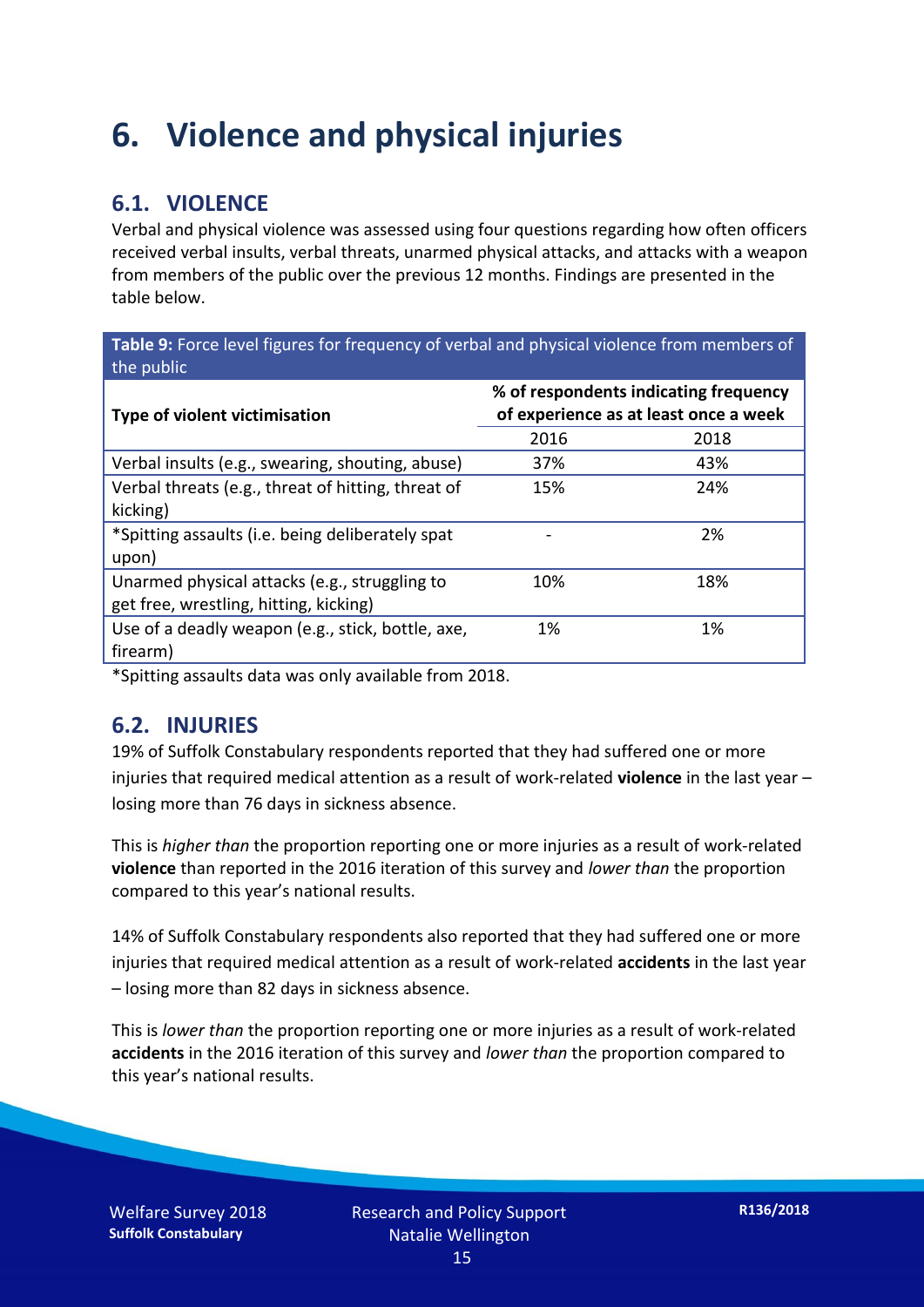## **7. ORGANISATIONAL SUPPORT: MENTAL HEALTH & WELLBEING**

Participants who indicated that they had sought help for difficulties with mental health and wellbeing were presented with additional questions concerning disclosure to a line manager.

#### **7.1. DISCLOSURE**

76% of respondents from Suffolk Constabulary, for whom it was applicable, reported that they had disclosed seeking mental health and wellbeing support to their line managers. This can be compared with 68% from the same survey in 2016.

#### **7.2. REASONS FOR NON-DISCLOSURE**

Respondents who did not disclose to their line managers that they had sought mental health and wellbeing support, were asked to indicate why. Findings are presented in the table below.

| Table 10: Reasons for non-disclosure                        |                     |          |  |
|-------------------------------------------------------------|---------------------|----------|--|
|                                                             | % of total mentions |          |  |
| <b>Item</b>                                                 | Force level         | National |  |
|                                                             | figures             | figures  |  |
| I was worried that my other colleagues would find out       | 14%                 | 10%      |  |
| I thought it would negatively affect my opportunities for   | 9%                  | 11%      |  |
| promotion and/or specialising                               |                     |          |  |
| It wasn't affecting my work                                 | 9%                  | 7%       |  |
| I didn't want to be treated differently (in a negative way) | 14%                 | 13%      |  |
| I felt it was a personal matter                             | 22%                 | 20%      |  |
| I have had negative experiences of disclosing in the past   | 6%                  | 6%       |  |
| I thought it would have a negative impact on my career      | 9%                  | 10%      |  |
| There is a negative attitude in the police service towards  | 11%                 | 12%      |  |
| people who experience difficulties with their mental health |                     |          |  |
| and wellbeing                                               |                     |          |  |
| I did not think my line manager would treat me with         | 5%                  | 7%       |  |
| empathy                                                     |                     |          |  |
| For reasons other than those listed above                   | 2%                  | 4%       |  |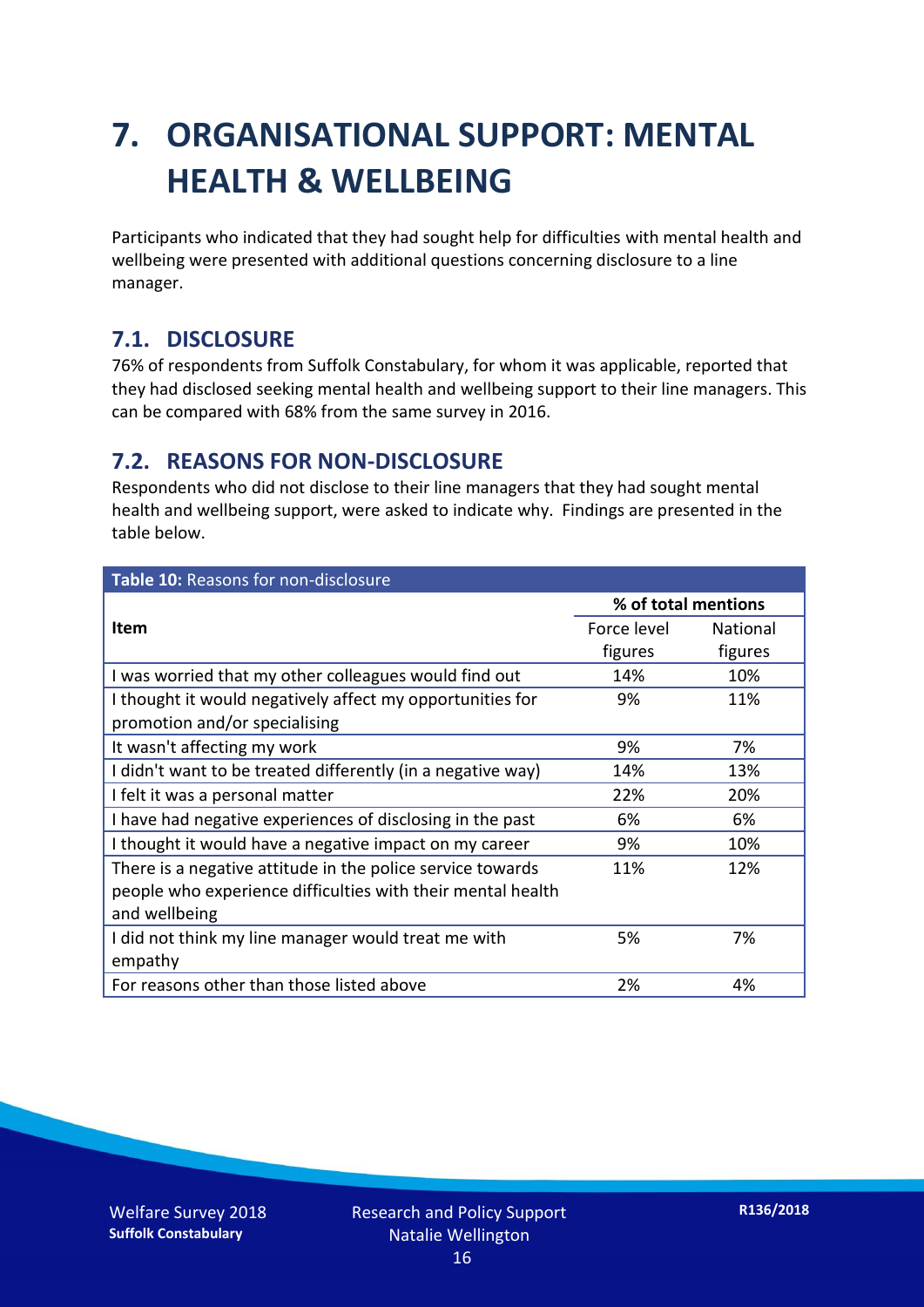#### **7.3. ATTITUDES TO MENTAL HEALTH AND WELLBEING**

All respondents were asked about the attitude of the police service towards mental health and wellbeing.

Respondents were provided with a list of statements, and asked to indicate the extent to which they agreed or disagreed with the statement.

The table below shows the percentage of respondents who agreed with three key statements about the police services attitudes towards mental health and wellbeing for both Suffolk Constabulary, and the police service as a whole.

| Table 11: Attitudes to mental health and wellbeing |                                                    |                         |  |
|----------------------------------------------------|----------------------------------------------------|-------------------------|--|
| <b>Statements</b>                                  | % of respondents that agreed with<br>the statement |                         |  |
|                                                    | Force level figures                                | <b>National figures</b> |  |
| The police service encourages staff to talk openly | 46%                                                | 45%                     |  |
| about mental health and wellbeing                  |                                                    |                         |  |
| Someone would be treated differently (in a         | 35%                                                | 37%                     |  |
| negative way) if they disclosed difficulties with  |                                                    |                         |  |
| their mental health and wellbeing                  |                                                    |                         |  |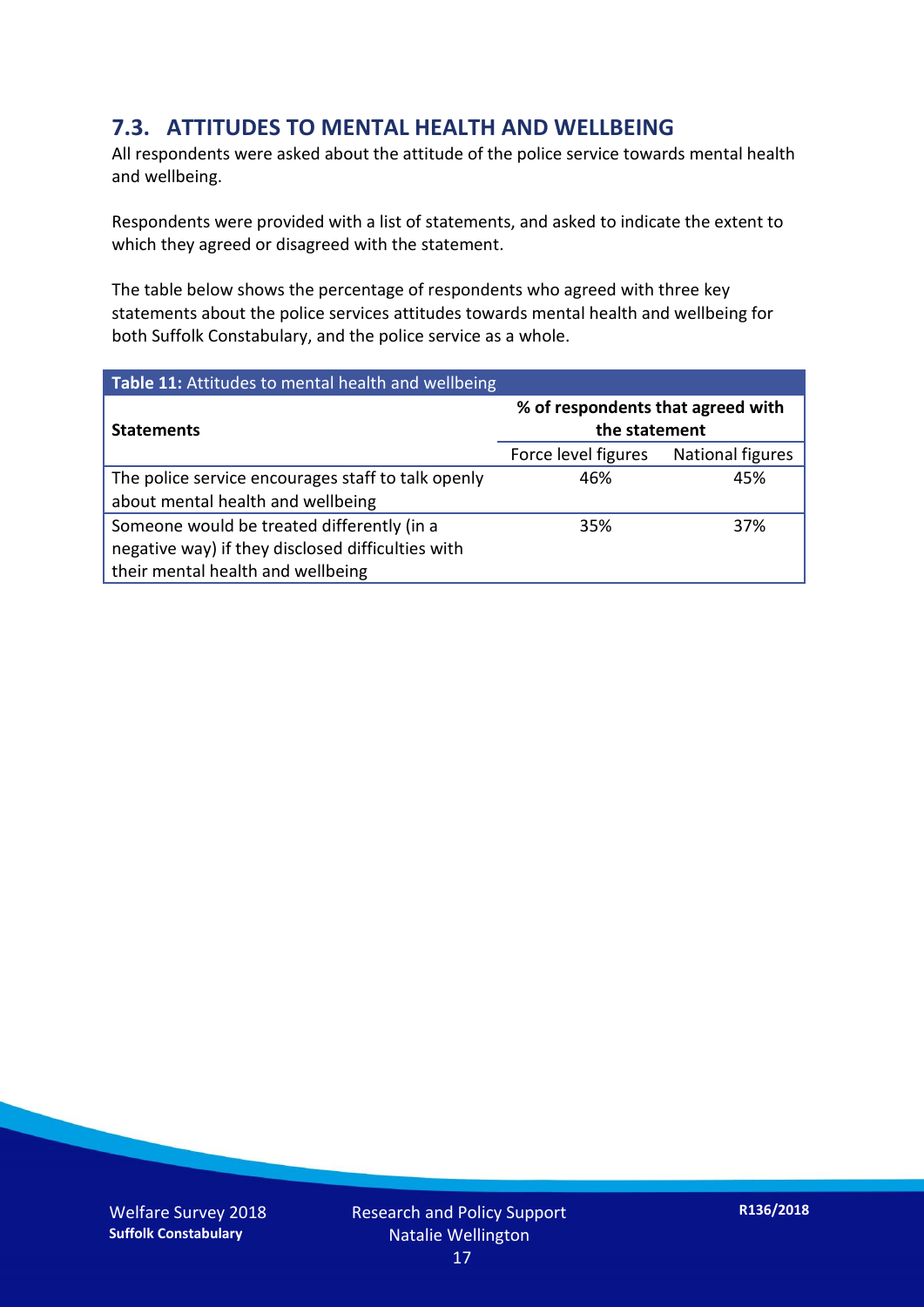### **8. Notes for JBBs**

Additional findings from the 2018 Demand, Capacity and Welfare survey are available on request from the Research and Policy department. Additional topics include, but are not limited to:

- Morale,
- Fatigue and sleep,
- Managerial mental health and wellbeing support,
- Organisational change, and
- Organisational justice.

The findings of the survey can also be broken down in more detail in terms of different demographic groups, such as rank, role or length of service. However please be aware that we can only go into a certain level of detail with this demographic data in order to preserve respondents' confidentiality.

JBBs wishing to obtain further information can contact [ResearchandDataCollection@polfed.org](mailto:ResearchandDataCollection@polfed.org) to discuss their requirements.

The Research and Policy Department only has one member of staff responsible for these data requests; please bear this in mind in terms of turnaround times and the amount of data you request when contacting the team.

All other interested parties should speak to their local JBB in the first instance.